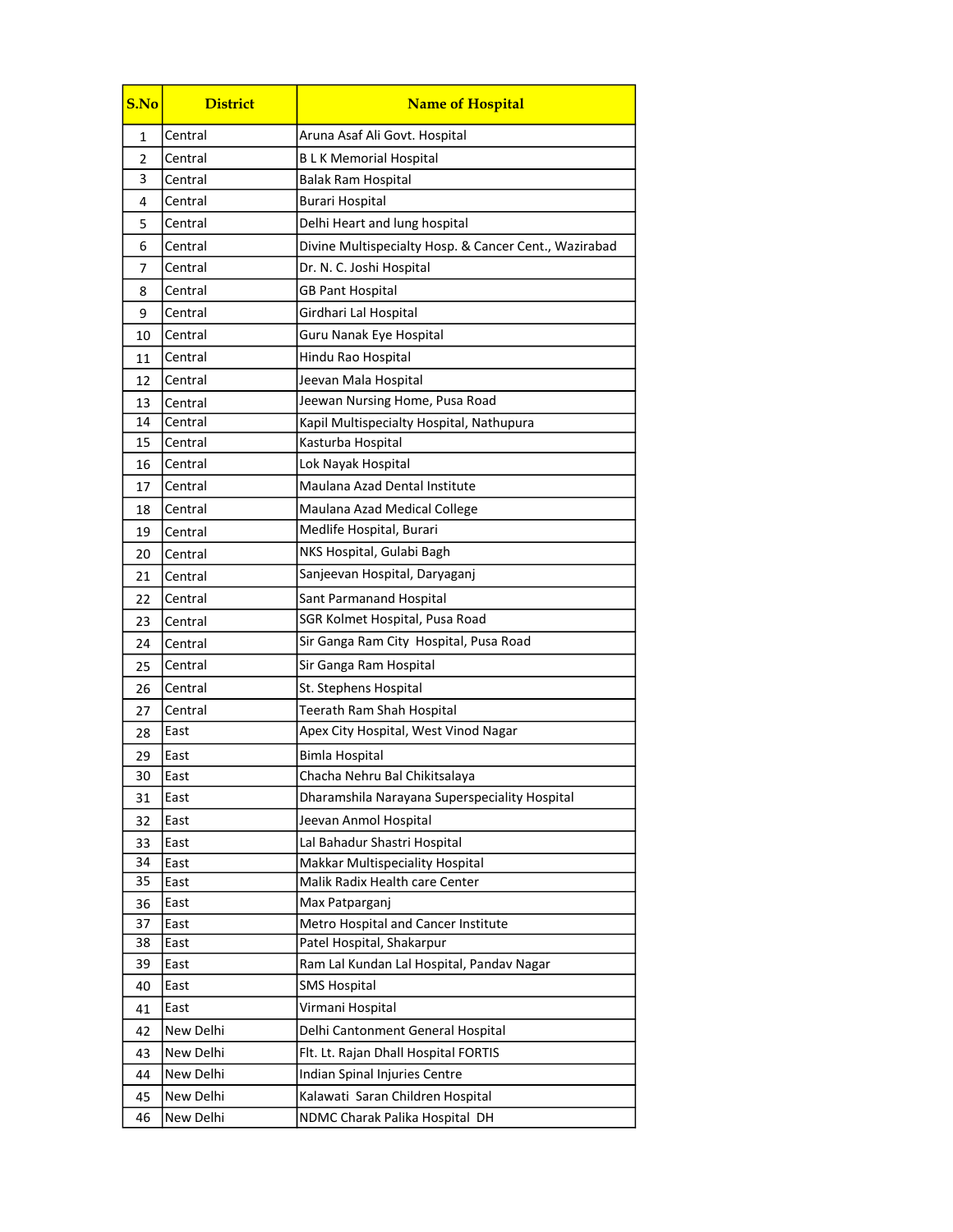| 47 | New Delhi  | Northern Railways Hospital                        |
|----|------------|---------------------------------------------------|
| 48 | New Delhi  | Primus Super Specialty Hospital                   |
| 49 | New Delhi  | Ram Manohar Lohia Hospital DH                     |
| 50 | New Delhi  | <b>CGHS Sarojini Nagar</b>                        |
| 51 | New Delhi  | DGD, Basant Gaon, New Delhi.                      |
| 52 | New Delhi  | Mat. Home, Munirka, New Delhi.                    |
| 53 | New Delhi  | Maternity, Gynae Hospital, New Delhi              |
| 54 | New Delhi  | NDMC Polyclinic. Dharma Marg, New Delhi           |
| 55 | North      | Babu Jagjivan Ram Memorial Hospital               |
| 56 | North      | Balaji Hospital, Narela                           |
| 57 | North      | Bansal Global Hospital, Jahangirpuri              |
| 58 | North      | Gupta Multispecialty Hospital, Bawana             |
| 59 | North      | Maha Durga Charitable Trust                       |
| 60 | North      | Maharaja Agarsain Multispecialty Hospital, Narela |
| 61 | North      | Maharishi Valmiki Hospital                        |
| 62 | North      | Mangalam Hospital, Bawana                         |
| 63 | North      | Nulife Hospital, GTB Nagar                        |
| 64 | North      | Pentamed Hospital, Derawal Nagar                  |
| 65 | North      | Sant Soham Hospital, Bawana                       |
| 66 | North      | Satyawadi Raja Harishchandra Hospital             |
| 67 | North East | CISF Site 1                                       |
| 68 | North East | CISF Site 2                                       |
| 69 | North East | CISF Site 3                                       |
| 70 | North East | <b>JPC Hospital</b>                               |
| 71 | North East | Moral Hospital                                    |
| 72 | North East | Panchsheel Hospital                               |
| 73 | North East | Maternity Home, Yamuna Vihar, Delhi               |
| 74 | North East | MCW Sonia Vihar, Delhi                            |
| 75 | North East | MCW, Gautampuri, Delhi.                           |
| 76 | North East | P.T.S. Wazirabad, Delhi                           |
| 77 | North East | Polyclinic Gautampuri                             |
| 78 | North East | Veer Savarkar Arogya Sansthan, MCD                |
| 79 | North West | Bhagwan Mahavir Hospital Pitampura DH             |
| 80 | North West | Bhagwan Mahavir Hospital, Madhuban Cwk            |
| 81 | North West | Bhagwati Hospital, Rohini                         |
| 82 | North West | Brahm Shakti Hospital                             |
| 83 | North West | <b>Cygnus MLS Super Specialty Hospital</b>        |
| 84 | North West | Deep Chand Bandhu Hospital DH                     |
| 85 | North West | Dharamvir Solanki Hospital, Rohini                |
| 86 | North West | Dr Baba Saheb Ambedkar Hospital Rohini DH         |
| 87 | North West | ESI Hospital Rohini DH                            |
| 88 | North West | Fortis Hospital Shalimar Bagh                     |
| 89 | North West | Jaipur Golden Hospital                            |
| 90 | North West | Lalita Hospital, Begumpur                         |
| 91 | North West | Max Sepe Speciality Hospital Shalimar Bagh        |
| 92 | North West | Muni Mayaram Jain Hospital, Pitampura             |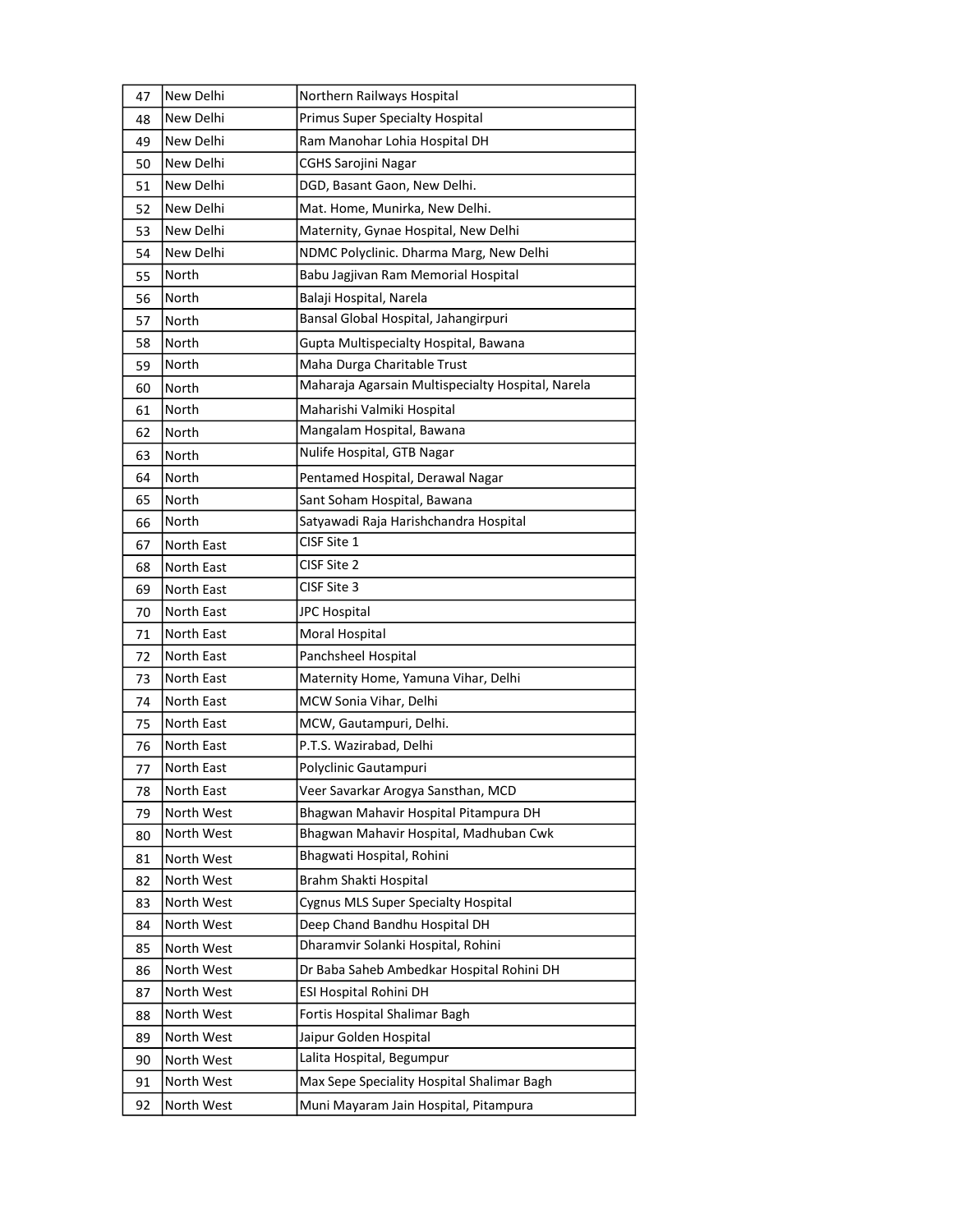| 93  | North West      | Rajiv Gandhi Cancer Institute & Research Centre    |
|-----|-----------------|----------------------------------------------------|
| 94  | North West      | Sanjay Gandhi Memorial Hospital Mangolpuri DH      |
| 95  | North West      | Santom Hospital                                    |
| 96  | North West      | Saroj Medical Institute, Jail Road, Rohini         |
| 97  | North West      | Saroj Super Specialty Hospital                     |
| 98  | North West      | Savitri Hospital, Kanjhawala                       |
| 99  | North West      | Shree Aggarsain International Hospital             |
| 100 | North West      | Sunrise Hospital, Rohini                           |
| 101 | North West      | Tomar Multispecialty Hospital, Kirari              |
| 102 | Shahdara        | Delhi State Cancer Institute DH                    |
| 103 | Shahdara        | Doctor Hegdewar Arogya Sansthan DH                 |
| 104 | Shahdara        | Dr. Gupta Nursing Home, Naveen Shahdara            |
| 105 | Shahdara        | East Delhi Medical Centre Mansarover Park          |
| 106 | <b>Shahdara</b> | Garg Hospital, Karkardooma                         |
| 107 | Shahdara        | Gupta Multispecialty Hospital, Vivek Vihar         |
| 108 | Shahdara        | Guru Teg Bahadur Hospital DH                       |
| 109 | Shahdara        | IG ESI Hospital DH                                 |
| 110 | Shahdara        | <b>IHBAS</b>                                       |
| 111 | <b>Shahdara</b> | Karuna Hospital, Dilshad Garden                    |
| 112 | Shahdara        | Kosmos Super Specialty Hospital, Vikas Marg        |
| 113 | Shahdara        | Pushpanjali Medical Centre, Vikas Marg Ext.        |
| 114 | Shahdara        | Rajiv Gandhi Super Speciality Hospital Tahirpur DH |
| 115 | Shahdara        | Red Cross Hospital, Dilshad Garden                 |
| 116 | Shahdara        | Shanti Mukand Hospital                             |
| 117 | Shahdara        | Shri Ram Singh Hospital, Krishna Nagar             |
| 118 | Shahdara        | Surya Hospital, Krishna Nagar                      |
| 119 | Shahdara        | Swami Dayanand Hospital DH                         |
| 120 | South           | Aashlok Hospital                                   |
| 121 | South           | All India Institute of Medical Sciences            |
| 122 | South           | Ambedkar Nagar Hospital                            |
| 123 | South           | Fortis C Doc Hospital                              |
| 124 | South           | Institute of Liver and Biliary Sciences (ILBS)     |
| 125 | South           | Madhukar Rainbow                                   |
| 126 | South           | Max Smart Super Specialty Hospital                 |
| 127 | South           | Medeor Hospital                                    |
| 128 | South           | <b>NITRD</b>                                       |
| 129 | South           | Phoenix Hospital                                   |
| 130 | South           | PT. Madan Mohan Malaviya Hospital                  |
| 131 | South           | Pushpawati Singhania Research Institute (PSRI)     |
| 132 | South           | Rajiv Gandhi Cancer Hospital, Gautam Nagar         |
| 133 | South           | Safdarjung Hospital                                |
| 134 | South           | Sitaram Bhartia Hospital                           |
| 135 | South           | <b>MCW Gautam Nagar</b>                            |
| 136 | South           | Mehrauli Polyclinic                                |
| 137 | South East      | Alshifa Multispeciality hospital                   |
|     |                 |                                                    |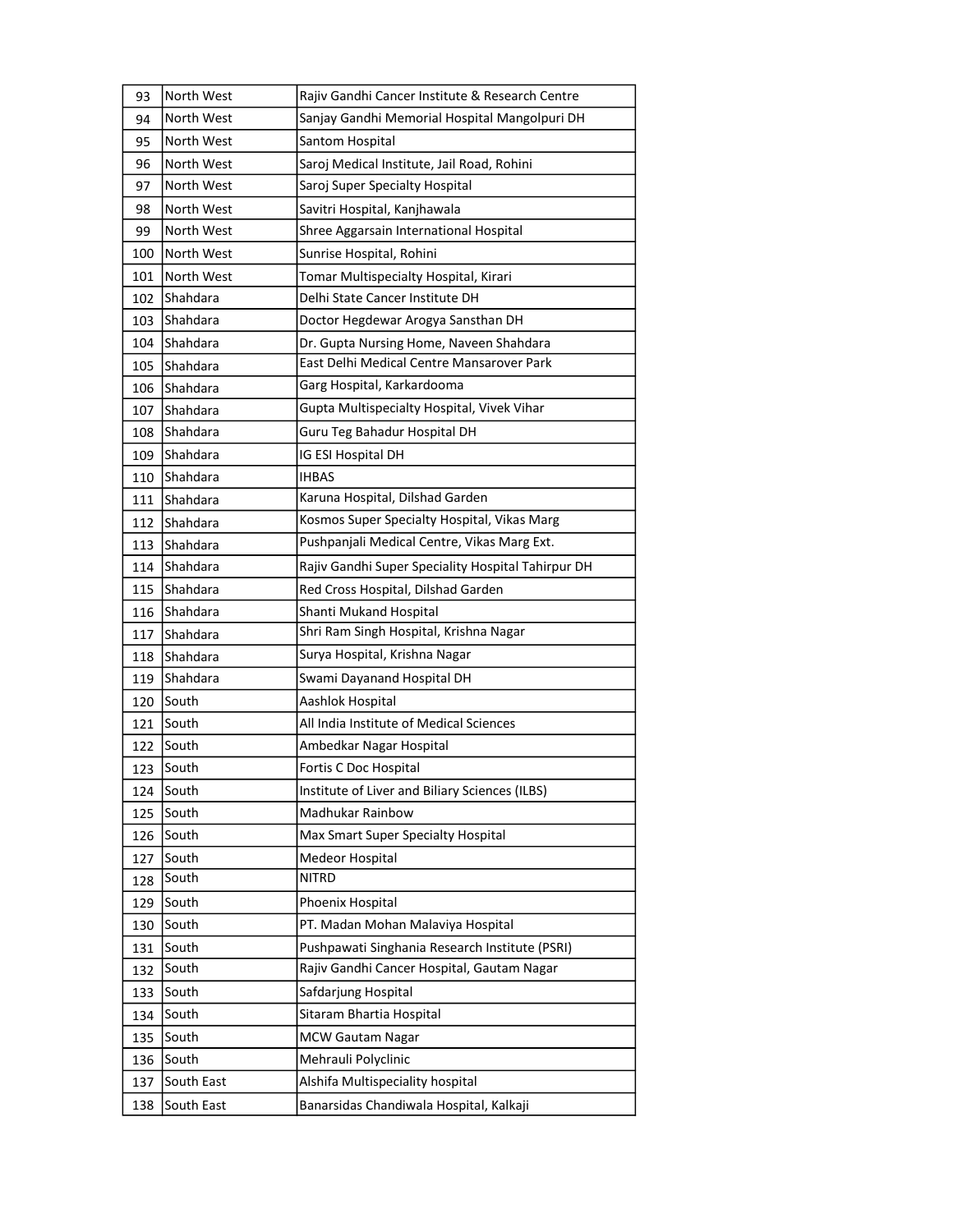| 139 | South East        | Bansal Hospital & Research Centre, NFC            |
|-----|-------------------|---------------------------------------------------|
| 140 | South East        | <b>Batra Hospital And Medical Research Centre</b> |
| 141 | <b>South East</b> | ESI Hospital Okhla Phase 1 DH                     |
| 142 | South East        | <b>Fortis Escorts Heart Institute</b>             |
| 143 | South East        | Hakeem Abdul Hameed Centenary Hospital            |
| 144 | South East        | Holy Family Hospital                              |
| 145 | South East        | IBS Hospital, Lajpat Nagar                        |
| 146 | South East        | Indraprastha Apollo Hospitals                     |
| 147 | South East        | Irene Hospital, Kalkaji                           |
| 148 | South East        | Jeevan Hospital and Nursing Home                  |
| 149 | South East        | Jeewan Nursing Home, Gate No. 2                   |
| 150 | South East        | LNC Hospital, Lajpat Nagar                        |
| 151 | South East        | Metro Hospital, Lajpat Nagar                      |
| 152 | South East        | Mool Chand Kharaiti Ram Hospital                  |
| 153 | South East        | <b>National Heart Institute</b>                   |
| 154 | South East        | PSMS Hospital, Kalkaji                            |
| 155 | South East        | Royal Kalindi Hospital, Sarita Vihar              |
| 156 | South East        | Sunrise Hospital, Kalindi Colony                  |
| 157 | South East        | Universal Centre of Health Services, Badarpur     |
| 158 | South East        | <b>VIMHANS Hospital</b>                           |
| 159 | South West        | Aakash Healtcare                                  |
| 160 | South West        | Ansari Hospital, Sagarpur                         |
| 161 | South West        | Ayushman Hospital Health Services                 |
| 162 | South West        | B.H. Salvas Hospital, Haibatpura, Najafgarh       |
| 163 | South West        | Bensups Hospital, Dwarka                          |
| 164 | South West        | <b>Bhagat Chandra Hospital</b>                    |
| 165 | South West        | Bijwasan Allopathic Dispensary                    |
| 166 | South West        | <b>CGHS Dispensary Sec-23</b>                     |
| 167 | South West        | CRPF Composite Hospital, Jharoda Kalan            |
| 168 |                   |                                                   |
|     | South West        | Dada Dev Hospital                                 |
| 169 | South West        | <b>DGHC Chhawla</b>                               |
| 170 | South West        | DGHC Sec-19 Dwarka                                |
| 171 | South West        | Divya Prastha Hospital                            |
| 172 | South West        | Human Care Medical Charitable Trust (Manipal)     |
| 173 | South West        | Maharaja Agrasen Hospital, Dwarka                 |
| 174 | South West        | Mansaram Park Dispensary                          |
| 175 | South West        | RHTC Najafgarh                                    |
| 176 | South West        | Rosewood Hospital, Najafgarh                      |
| 177 | South West        | <b>RTRM Hospital</b>                              |
| 178 | South West        | Samar Hospital, Dwarka                            |
| 179 | South West        | Shakuntala Hopsital, West Sagarpur                |
| 180 | South West        | Taarak Hospital                                   |
| 181 | South West        | Venkateswar Hospital                              |
| 182 | South West        | Vikas Hospital                                    |
| 183 | West              | Acharya Shree Bhikshuk Govt Hospital              |